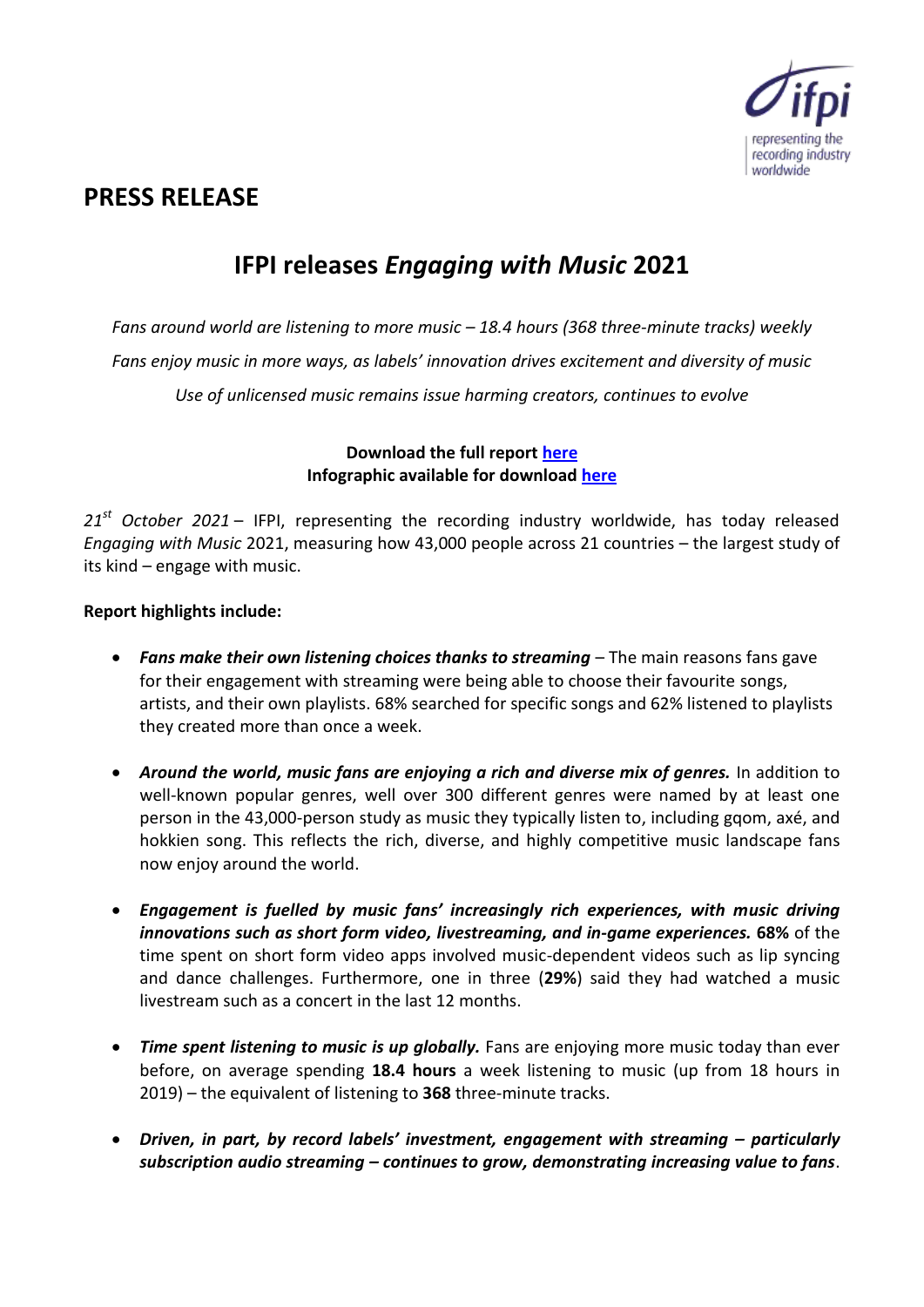Time spent listening to music through subscription audio streaming grew **51%**, as music fans continue to embrace streaming for the access and autonomy it provides to choose the artists and the music that they love.

- *Music makes a powerful contribution to wellbeing, providing comfort and healing to many – especially younger people – in challenging times.* **87%** said that music provided enjoyment and happiness during the pandemic. **68%** of 16-19s said new releases from their favourite artists helped them during the pandemic.
- *Music is central to what people enjoy about listening to the radio.* **74%** listen to the radio mainly for the music and **73%** tune in to their favourite radio station because of the music it plays.
- *The availability of unlicensed music remains an issue for the music ecosystem and the threat continues to evolve.* Almost one in three (**29%**) of people had used illegal or unlicensed methods to listen to or download music, and **14.4%** had used unlicensed social media platforms for music purposes.

**Frances Moore, IFPI Chief Executive, said:** "*Engaging with Music 2021* tells the story of how fans around the globe are connecting with the artists and music they love in ways never before imagined, with the rapid emergence of short form video, livestreaming, and in-game experiences, all enhanced by people's love of music.

"Record companies have enabled artists to develop their vision, licensed an abundance of music tracks to a multitude of platforms, and harnessed new technologies to pave the way for music fans around the world to connect with artists in these growing, and exciting ways.

"The freedom of record labels to license music to these new and immersive experiences is crucial to the future growth of the entire music ecosystem. We are campaigning worldwide to ensure governments maintain or implement a fair environment in which such commercial deals can be made."

# **Download** *Engaging with Music 2021* **[here](https://www.ifpi.org/ifpi-engaging-with-music-report/) Download the accompanying infographic [here](https://www.ifpi.org/ifpi-engaging-with-music-poster/)**

#### **ENDS**

IFPI's *Engaging with Music* was previously released in 2019 under the title *Music Listening*.

For further information please contact: Email: [press@ifpi.org](mailto:press@ifpi.org) Tel. +44 (0)20 7878 7979

# **Notes to editors:**

The report also contains dedicated country reports that offer a deeper look at the way people are engaging with music in China, India, and Russia.